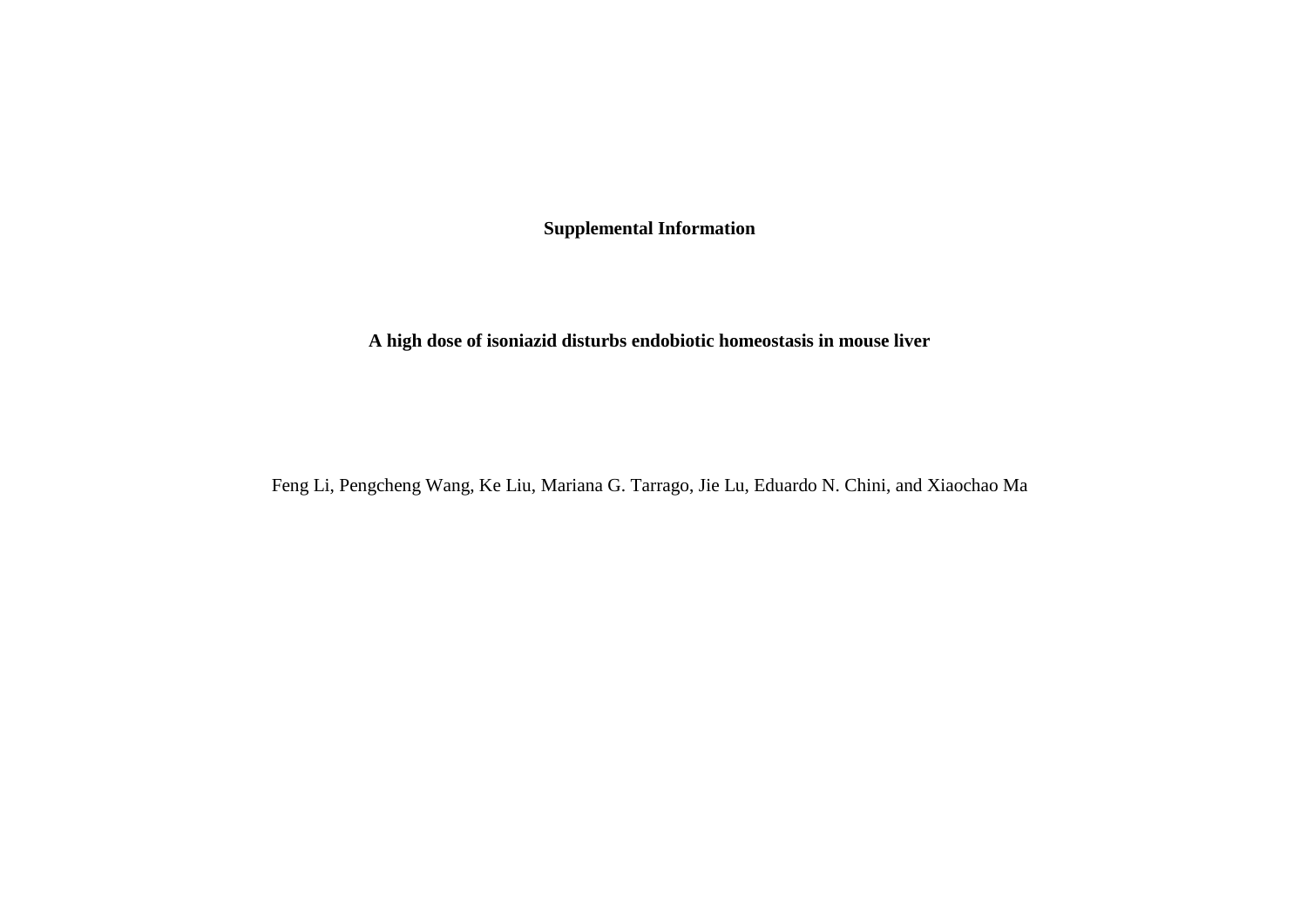|              | $RT$ (min) | Observed m/z | <b>Calculated</b><br>m/z | <b>Mass</b><br>(ppm) | Error Formula $[M +]$<br>$H]$ <sup>+</sup> | <b>Identification</b>                                                               |
|--------------|------------|--------------|--------------------------|----------------------|--------------------------------------------|-------------------------------------------------------------------------------------|
| <b>INH</b>   | 0.86       | 138.0670     | 138.0667                 | 2.2                  | $C_6H_8N_3O$                               | <b>INH</b>                                                                          |
| $\mathbf{i}$ | 2.53       | 266.0781     | 266.0777                 | 1.5                  | $C_{11}H_{12}N_3O_5$                       | INH conjugated with $\alpha$ -ketoglutaric acid                                     |
| ii           | 0.86       | 300.1210     |                          |                      |                                            | Not identified                                                                      |
| iii          | 3.45       | 250.1195     | 250.1192                 | 1.2                  | $C_{12}H_{16}N_3O_3$                       | INH conjugated with 4-methyl-2-oxopentanoic<br>acid or 3-methyl-2-oxopentanoic acid |
| iv           | 0.85       | 124.0402     | 124.0399                 | 2.4                  | $C_6H_6NO_2$                               | Isonicotinic acid                                                                   |
| $\mathbf{v}$ | 2.59       | 236.1047     | 236.1035                 | 2.1                  | $C_{11}H_{14}N_3O_3$                       | INH conjugated with 3-methyl-2-oxobutanoic<br>acid                                  |
| vi           | 1.99       | 123.0571     | 123.0554                 | $-3.3$               | $C_6H_7N_2O$                               | Isonicotinamide                                                                     |

**Supplemental Table 1. The top ranking ions in the serum of mice treated with INH.**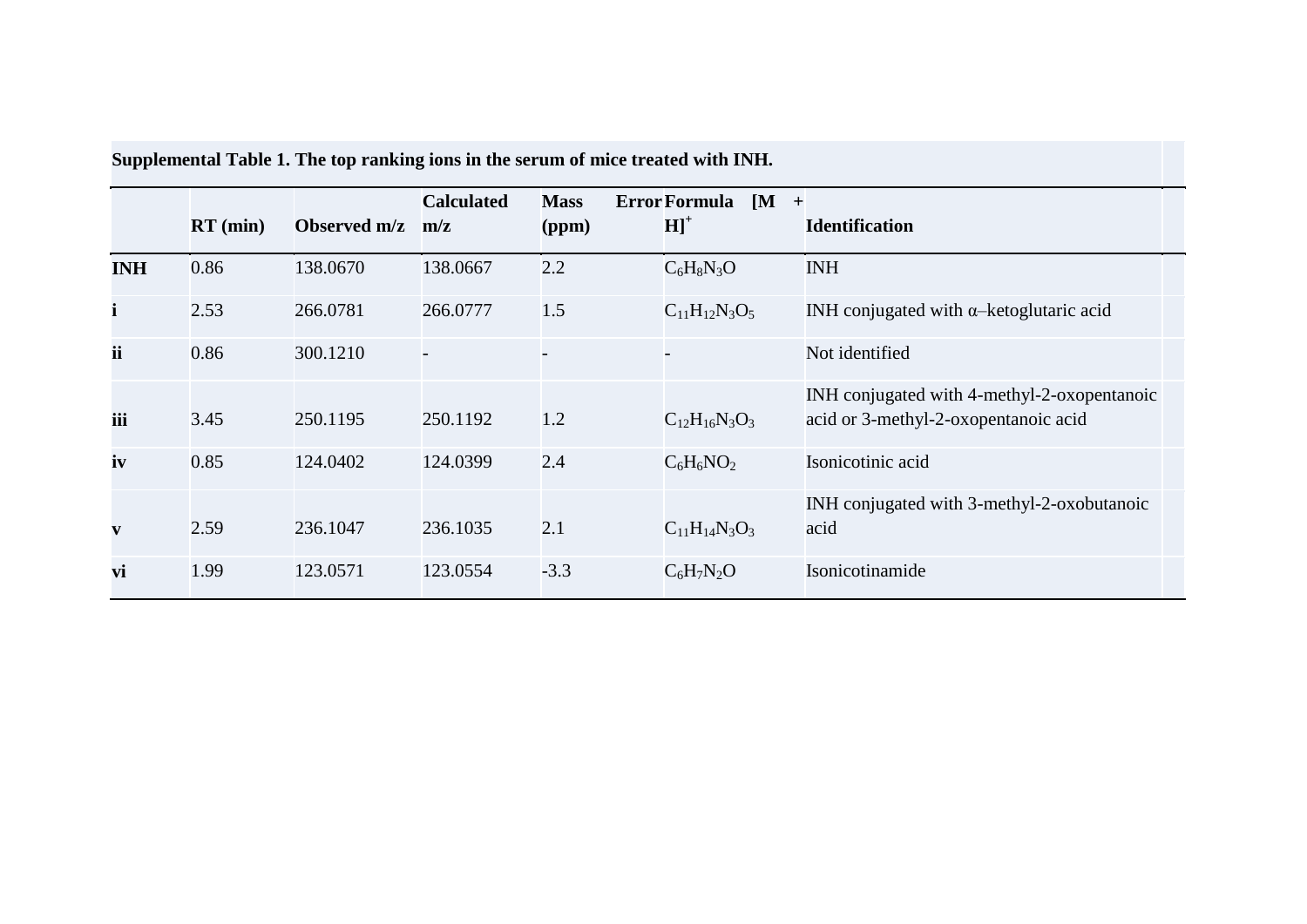## **Supplemental Fig. 1. Metabolomic analysis of mouse serum from the control and INH-treated groups.** WT mice were treated with vehicle or 200 mg/Kg INH. Serum samples were collected 30 min after INH treatment. All samples were analyzed by UPLC-QTOFMS.